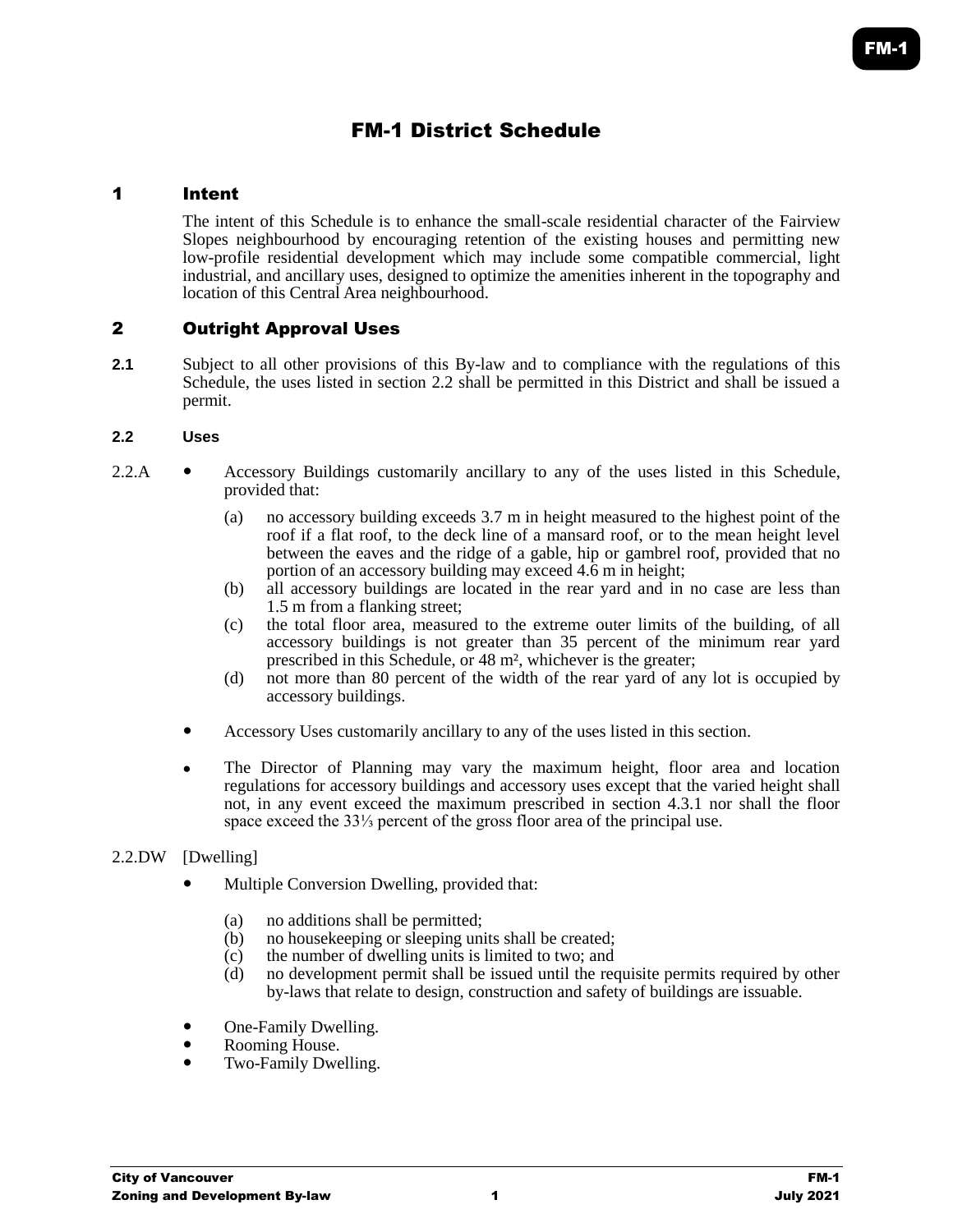# 2.2.I [Institutional]

 Community Care Facility – Class A, subject to the regulations, variations, and relaxations that apply to a one-family dwelling.

# 3 Conditional Approval Uses

- **3.1** Subject to all other provisions of this By-law, compliance with section 3.3 and the provisions and regulations of this Schedule, the Director of Planning or the Development Permit Board may approve any of the uses listed in section 3.2 of this Schedule, with or without conditions, provided that the Director of Planning or the Development Permit Board first considers:
	- (a) the intent of this Schedule and all applicable policies and guidelines adopted by Council; and
	- (b) the submission of any advisory group, property owner or tenant.

# **3.2 Uses**

- 3.2.A Accessory Uses to any of the uses listed in this Schedule.
	- Accessory Uses customarily ancillary to any of the uses listed in this section.

# 3.2.AG [Agricultural]

- Urban Farm Class A.
- 3.2.C [Cultural and Recreational]
	- Club, provided that no commercial activities are carried on and the use does not adversely impact residential uses.
	- Community Centre or Neighbourhood House.
	- Library in conjunction with a Community Centre.
	- Park or Playground.
- 3.2.D Deposition or extraction of material so as to alter the configuration of the land.

## 3.2.DW [Dwelling]

- <b>Dwelling Units in conjunction with any of the uses listed in this Schedule.</b> <b>Infill in accordance with section 3.3.2 of this Schedule.</b>
- Infill, in accordance with section 3.3.2 of this Schedule.
- Multiple Conversion Dwelling, resulting from the conversion of a building existing as of June 18, 1956 and in accordance with section 3.3.2 of this Schedule, provided that:
	- (a) before making a decision, the Director of Planning shall consider the quality and livability of the resulting units, the suitability of the building for conversion in terms of age and size, and the effect of the conversion on adjacent properties and the character of the area; and
	- (b) building additions resulting in a total floor space ratio greater than 0.6 shall be in keeping with the character of the building,
- Multiple Dwelling, in accordance with section 3.3.2 of this Schedule.
- One-Family Dwelling with Secondary Suite.
- Seniors Supportive or Assisted Housing.

## 3.2.I [Institutional]

- Ambulance Station.
- Child Day Care Facility.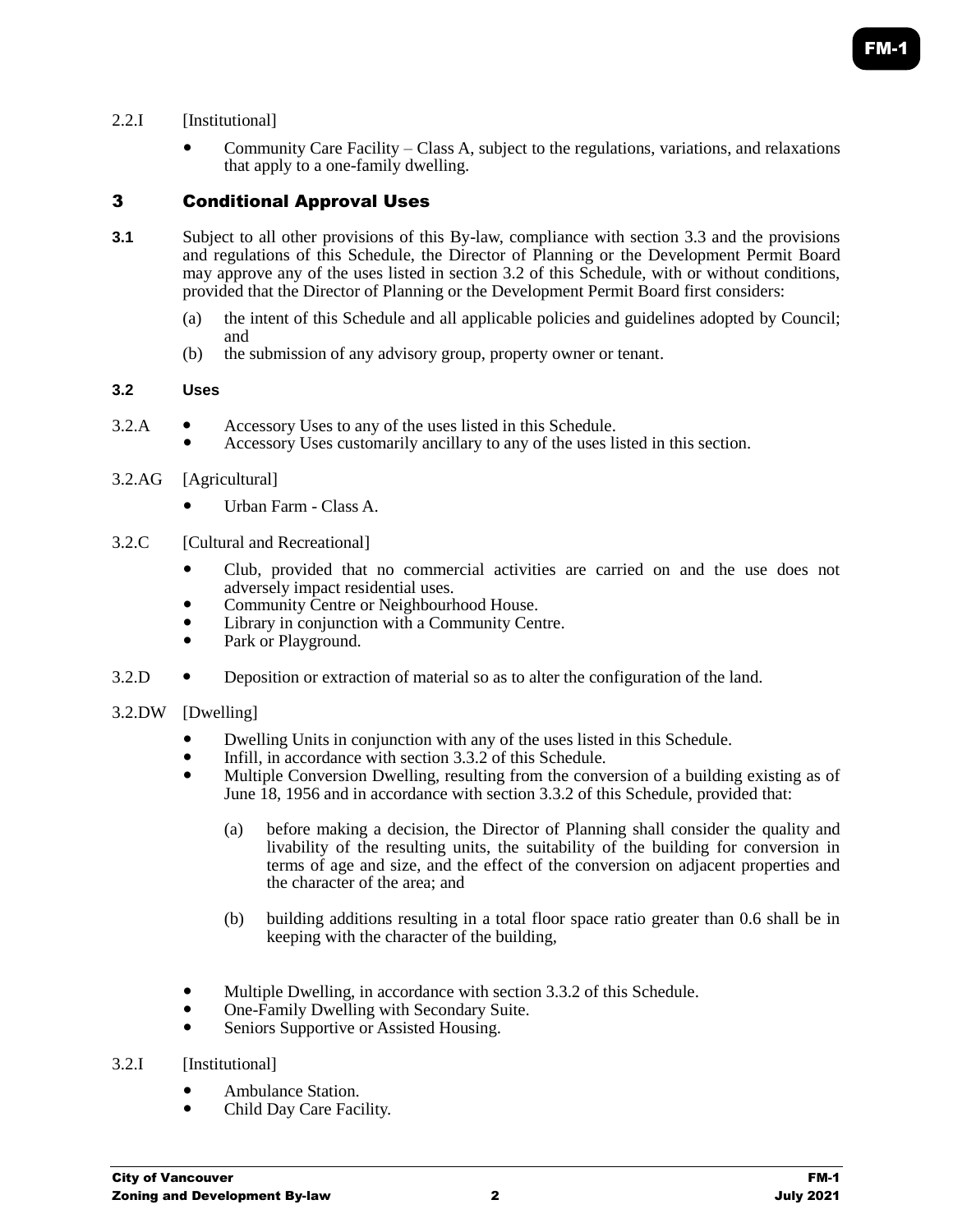- Church.
- Hospital.
- Public Authority Use essential in this District.
- School Elementary or Secondary.
- Social Service Centre.
- Community Care Facility Class B.
- Group Residence.

# 3.2.M [Manufacturing]

Jewellery Manufacturing.

# 3.2.O [Office]

• General Office

# 3.2.R [Retail]

- Farmers' Market. *Compatibility with nearby sites, parking, traffic, noise, hours of operation, size of facility, pedestrian amenity*.
- Grocery or Drug Store.
- Grocery Store with Liquor Store.
- Liquor Store.
- Pawnshop.
- Public Bike Share.
- Retail Store.
- Secondhand Store
- Small-scale Pharmacy.

## 3.2.S [Service]

- Barber Shop or Beauty Salon.
- Beauty and Wellness Centre.
- Bed and Breakfast Accommodation.
- Laundromat or Dry Cleaning Establishment.
- Repair Shop Class B.
- Restaurant Class 1.
- Short Term Rental Accommodation.
- 3.2.U [Utility and Communication]
	- Public Utility.

## **3.3 Conditions of Use**

- 3.3.1 Before granting a development permit for any of the commercial uses set out in section 3.2.O, 3.2.R or 3.2.S, the Director of Planning or Development Permit Board shall first be satisfied that they are compatible with the residential character, are at a neighbourhood scale, serve the local residential population, and that they do not exceed the maximum permissible floor space as follows:
	- (a) *Sub-area 1* -- Up to 50 percent of the gross floor area, in buildings located in the area denoted by the number "1" shown on the map annexed hereto as Figure 1;
	- (b) *Sub-area 2* -- Up to 15 percent of the gross floor area, or 130 m², whichever is the less, in buildings located in the area denoted by the number "2" shown on the map annexed hereto as Figure 1;
	- (c) *Sub-area 3* -- Up to 100 percent of the gross floor area, in buildings located in the area denoted by the number " $3$ " shown on the map annexed hereto as Figure 1;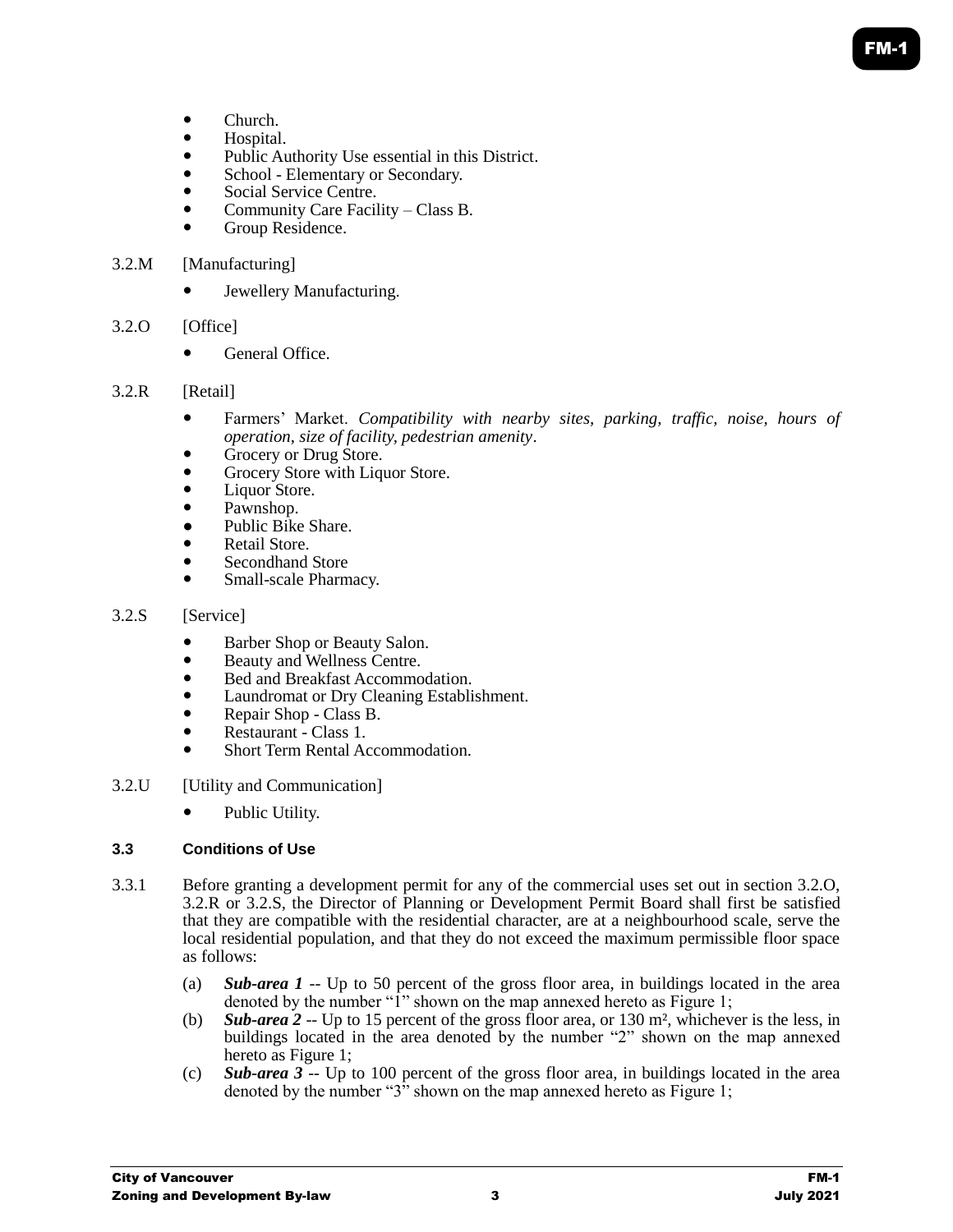- (d) *Heritage Buildings* -- Up to 100 percent of the gross floor area, in buildings designated by Council as Heritage Buildings, subject to such building being renovated to the satisfaction of the Development Permit Board;
- (e) *Existing Residential Buildings* -- Up to 50 percent of the gross floor area or 700 m², whichever is the less, in residential buildings existing prior to December 1, 1973, subject to such building being renovated to the satisfaction of the Director of Planning or Development Permit Board.
- 3.3.2 Unless its development does not require the demolition or change of use or occupancy of one or more rental housing units, registered owners of Infill Multiple Dwellings, or Multiple Conversion Dwellings consisting of three or more dwelling units, or Multiple Dwellings, must:
	- (a) if it is new development that requires demolition of one or more buildings on that site, or if it is an existing development that requires major alterations resulting in a change to the unit mix of the building(s) and the reconfiguration of a majority of the existing dwelling units, housekeeping units, or sleeping units:
		- (i) enter into a housing agreement, satisfactory to Council, that secures:
			- A. one for one replacement of existing rental housing units with dwelling units on the site or in the same zoning district, or on another site that was subject to the RHS ODP before it was rezoned to allow for replacement housing, and is adjacent to the contiguous area of the zoning district of the site that requires the replacement housing, or one for one replacement with another type of affordable housing if permitted under an applicable community plan, except that in cases where the existing rental housing units are sleeping or housekeeping units, the Director of Planning may permit less than one for one replacement, having regard for the Council's intention to maximize the replacement of such rental units; and
			- B. a Tenant Relocation Plan in keeping with the city's Tenant Relocation and Protection Policy, if applicable, and
		- (ii) ensure that at least 35% of the total number of dwelling units include two or more bedrooms, except where the Director of Planning considers that such requirement would deter or prevent:
			- A. the conservation of a protected heritage property or a building on, or eligible for addition to, the Vancouver Heritage Register;
			- B. the renovation of a building where there are physical constraints due to light, access, and the form and structural elements of the existing building;
			- C. development of low-rise and midrise buildings on mid-block or unique sites with significant design challenges in meeting the requirement; or
			- D. development of projects on sites or in areas identified in Council-approved plans or policies as targeted to single and couple households,
	- or
	- (b) if it is an existing development requiring renovations resulting in a change of use or occupancy of a rental housing unit on that site, but it does not require major alterations or additions resulting in a change to the unit mix of the building(s) and the reconfiguration of a majority of the existing dwelling units, housekeeping units, or sleeping units:
		- (i) secure, to the satisfaction of the Director Planning, one for one replacement of existing rental housing units with dwelling units on the site or in the same zoning district, except that in cases where the existing rental housing units are sleeping or housekeeping units, the Director of Planning may permit less than one for one replacement, having regard for the Council's intention to maximize the replacement of such rental units; and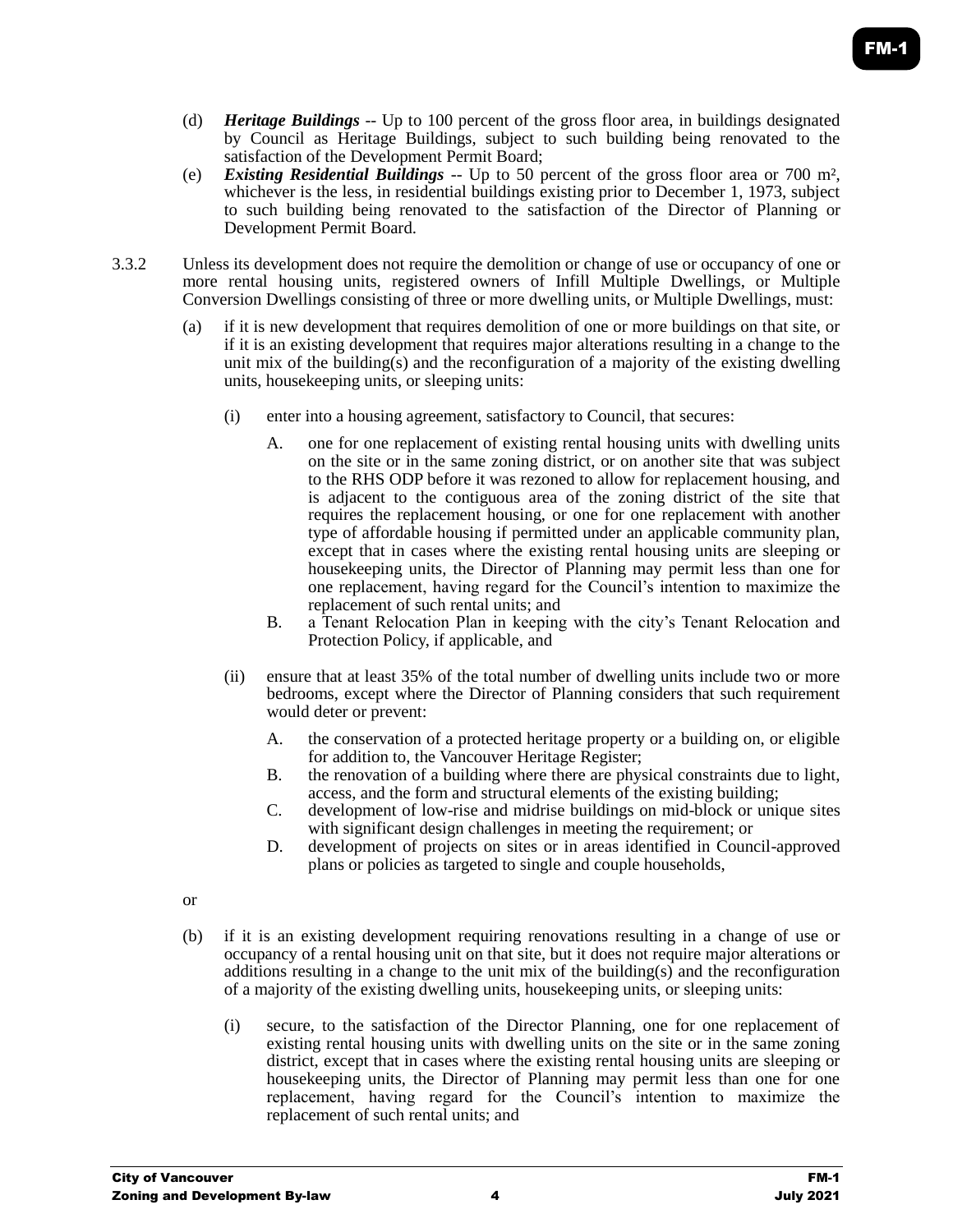(ii) provide a Tenant Relocation Plan in keeping with the city's Tenant Relocation and Protection Policy, if applicable;

and, in this section, all references to the demolition or change of use or occupancy of one or more rental housing units are to include then existing rental housing units and rental housing units that, during the three years preceding the date of application for a development permit, a person has demolished or in respect of which has changed the use or occupancy.

- 3.3.3 The Development Permit Board may increase, subject to approval of Council, the maximum permissible floor space for commercial uses as established in section 3.3.1 with respect to development on consolidated sites, which, by virtue of their size and location, comprise land in two or more Sub-areas as illustrated in Figure 1 at the end of this schedule provided that:
	- (a) any increase shall be confined to the transfer of the permitted commercial floor space of one Sub-area to other Sub-areas;
	- (b) the Board considers the overall quality of the development, the surrounding developments and potential for redevelopment both within the FM-1 District and other zoning districts that are adjacent to the consolidated site, surrounding traffic patterns, and the intent of this Schedule and all applicable policies and guidelines adopted by Council; and
	- (c) there shall be no transfer of permitted floor space across future lanes, irrespective of existing property consolidation.

# 4 Regulations

All uses approved under sections 2 and 3 of this District Schedule shall be subject to the following regulations.

- **4.1 Site Area --** Not Applicable.
- **4.2 Frontage --** Not Applicable.

## **4.3 Height**

- 4.3.1 The maximum height of a building shall be 10.7 m, except that in the case of a site fronting on a street running east and west, no portion of a building shall extend above an envelope formed by a vertical line measuring 7.6 m in height at the south property line and a line extended horizontally from the vertical line to intersect a line representing the maximum height.
- 4.3.2 Height shall be calculated from the building grades as established by the City Engineer. The measurement of height shall be taken at the ultimate property line at the lane.
- 4.3.3 The Development Permit Board may increase, subject to approval of Council, the maximum permitted height of a building as established in section 4.3.1 with respect to any development provided that the Board takes into account the following:
	- (a) the height, bulk, location and overall design of the building and its effects on the site, surrounding buildings and streets, and views;
	- (b) the amount of open space and the effects of overall design on the general amenity of the area;
	- (c) peculiarities of the site with respect to traffic, surrounding developments, topography, the potential for development both within the FM-1 District and other zoning districts that are adjacent to the site, and other factors not characteristic of the FM-1 District; and
	- (d) the intent of this Schedule, all applicable policies and guidelines adopted by Council and the compatibility of the development with adjacent buildings.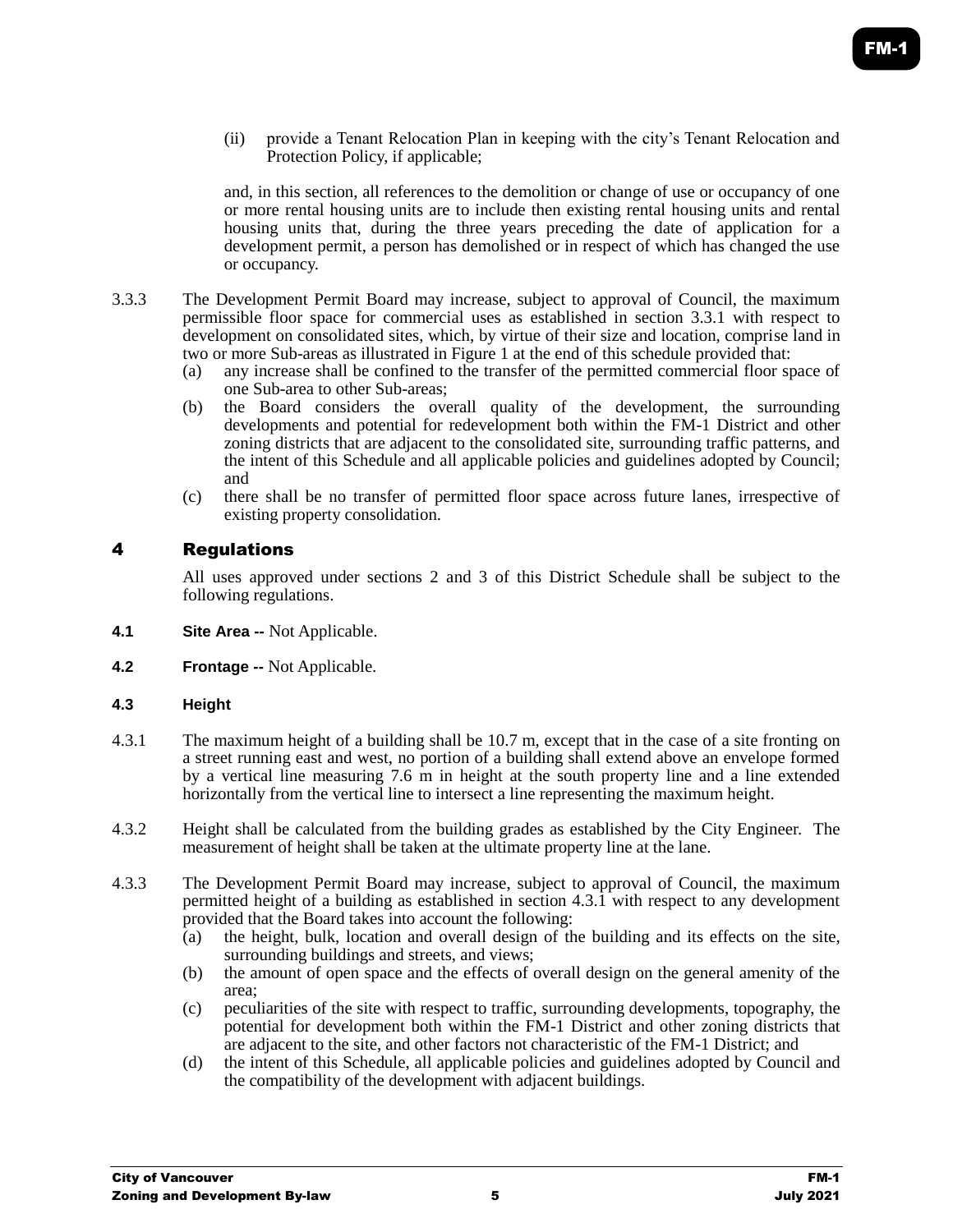#### **4.4 Front Yard**

4.4.1 A front yard need not be provided.

#### **4.5 Side Yards**

4.5.1 Side yards need not be provided.

#### **4.6 Rear Yard**

4.6.1 A rear yard need not be provided.

#### **4.7 Floor Space Ratio**

- 4.7.1 The maximum floor space ratio shall be 0.60 except as follows:
	- (a) in the case of a building existing prior to December 1, 1973, and approved for entirely residential use, the floor space may be increased by 20 percent of the existing floor space, provided that in no case shall the maximum floor space ratio exceed 1.0 and the increase in floor space is for residential use only;
	- (b) in the case of any development the Director of Planning or the Development Permit Board may permit an increase in the permitted floor space ration from 0.60 to any figure up to and including 1.5, providing the Director of Planning or the Development Permit Board first considers all applicable policies and guidelines adopted by Council, the nature and size of the site, the adequacy of open space, overall design and the provision of amenities which would result in community benefits.
- 4.7.2 The following shall be included in the computation of floor space ratio:
	- (a) all floors, including earthen floor, having a minimum ceiling height of 1.2 m, both above and below ground level, to be measured to the extreme outer limits of the building;
	- (b) stairways, fire escapes, elevator shafts and other features which the Director of Planning considers similar, to be measured by their gross cross-sectional areas and included in the measurements for each floor at which they are located; and
	- (c) the floor area of bay windows, regardless of seat height, location on building or relationship to yard setbacks, in excess of the product of the total floor area permitted above the basement times 0.01.
- 4.7.3 The following shall be excluded in the computation of floor space ratio:
	- (a) balconies and decks, and any other appurtenances which, in the opinion of the Director of Planning, are similar to the foregoing;
	- (b) patios and roof decks, provided that the Director of Planning first considers the effect on privacy and overlook;
	- (c) where floors are used for off-street parking and loading, the taking on or discharging of passengers, bicycle storage, heating and mechanical equipment, or uses which in the opinion of the Director of Planning are similar to the foregoing, those floors or portions thereof so used, which:
		- (i) are at or below the base surface, provided that the maximum exclusion for a parking space shall not exceed 7.3 m in length; or
		- (ii) are above the base surface and where developed as off-street parking are located in an accessory building situated in the rear yard, provided that the maximum exclusion for a parking space shall not exceed  $7.3 \text{ m}$  in length.
	- (d) child day care facilities to a maximum floor area of 10 percent of the permitted floor area, provided the Director of Planning, on the advice of the Director of Social Planning, is satisfied that there is a need for a day care facility in the immediate neighbourhood;
	- (e) areas of undeveloped floors which are located: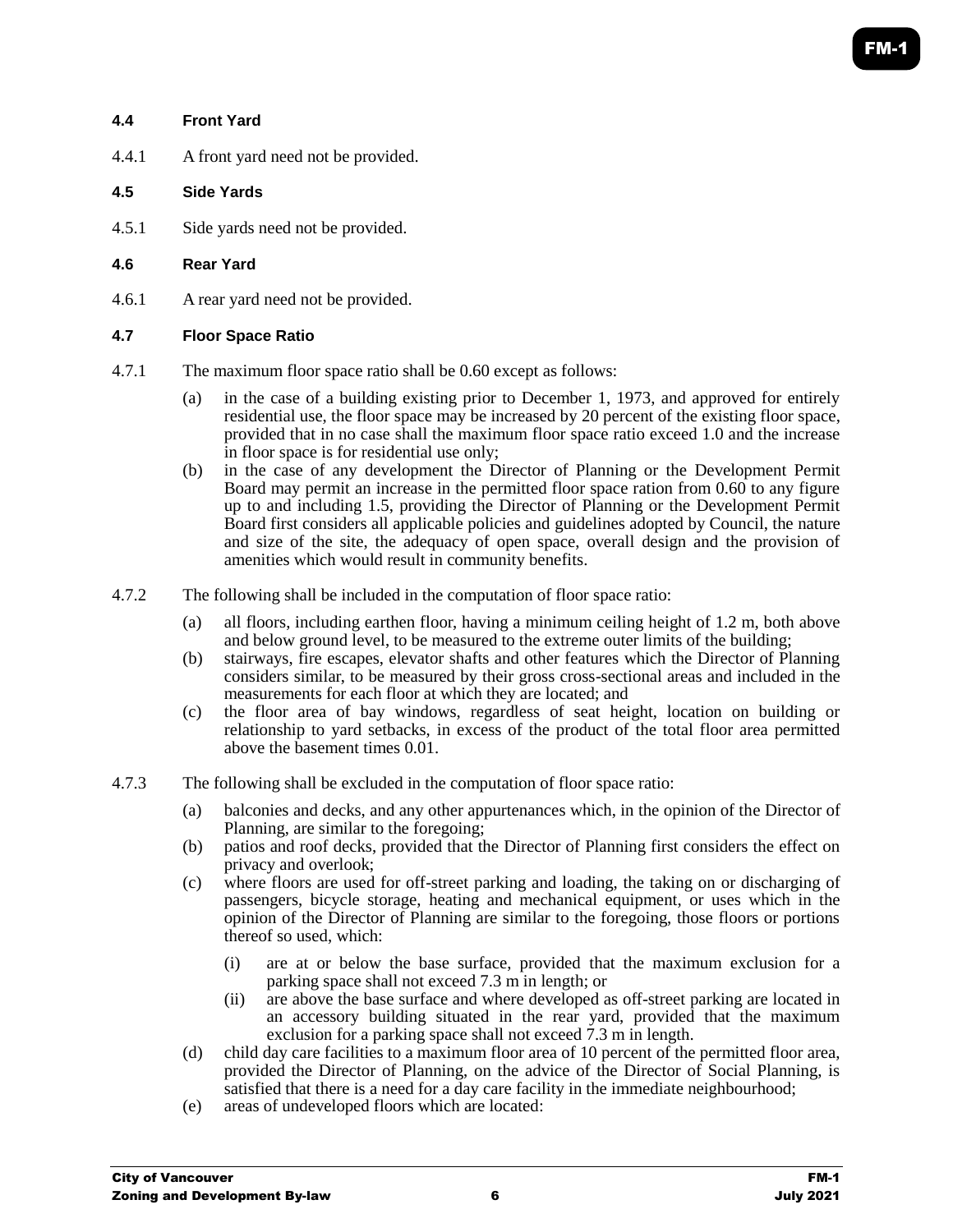- (i) above the highest storey or half-storey and to which there is no permanent means of access other than a hatch; or
- (ii) adjacent to a storey or half-storey with a ceiling height of less than 1.2 m.
- (f) basement and cellar areas in a building existing prior to June 18, 1956, and approved for entirely residential use;
- (g) all residential storage space above or below base surface, except that if the residential storage space above base surface exceeds  $3.7 \text{ m}^2$  per dwelling unit, there will be no exclusion for any of the residential storage space above base surface for that unit; and
- (h) above grade floor area built as open to below, designed in combination with venting skylights, opening clerestory windows or other similar features which, in the opinion of the Director of Planning, reduce energy consumption or improve natural light and ventilation, to a maximum exclusion of one percent of permitted floor area.
- 4.7.4 In computing the floor space ratio, site area shall be measured to the rear property line on sites where there has been no dedication for lane purposes or the ultimate centre line of the lane on sites where land has been dedicated for lane purposes.
- **4.8 Site Coverage --** Not Applicable.
- **4.9 [Deleted -- see Parking By-law.]**
- **4.10 Horizontal Angle of Daylight --** Not Applicable.
- **4.11 Vertical Angle of Daylight --** Not Applicable.

## **4.12 Dedication of Land for Lane Development**

- 4.12.1 Applications for development of a site which does not abut a lane shall be required to dedicate to the City up to a maximum of 3.1 m at the rear of the site for lane purposes, as determined by the City Engineer.
- 4.12.2 Where dedication is made, it shall be deemed not to reduce the site area for the purpose of calculating floor space ratio.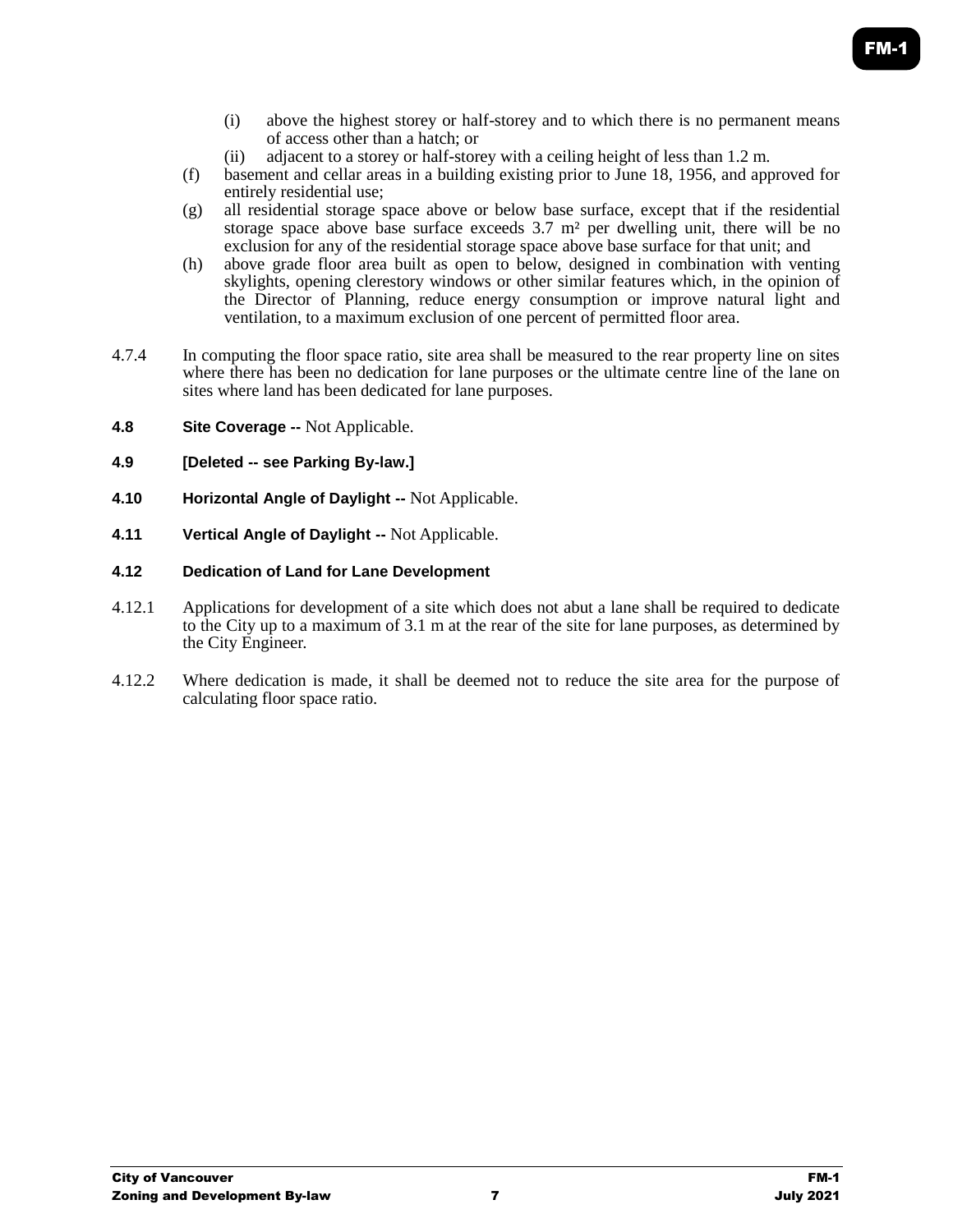**Figure 1, Part 1**